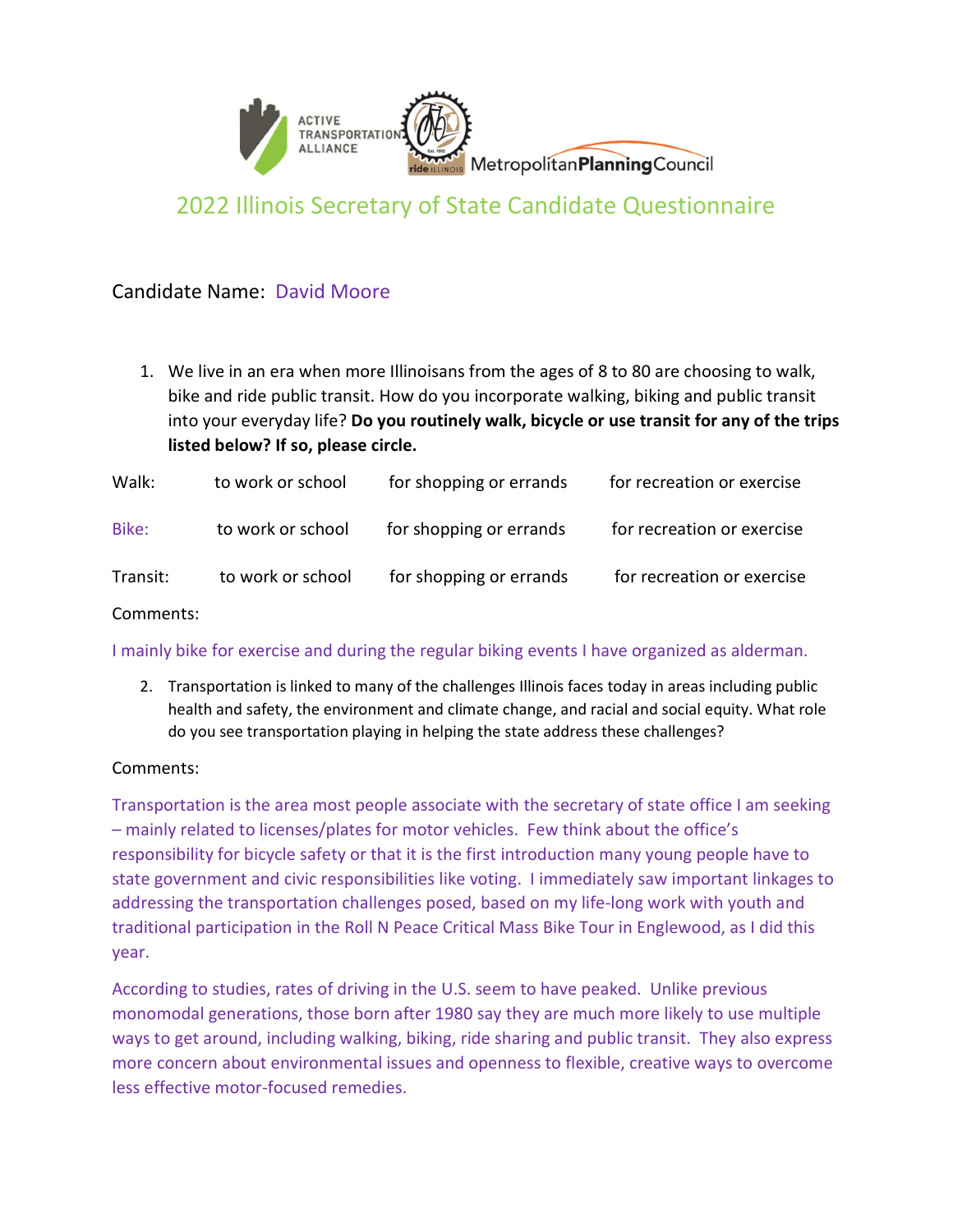I read about research that shows humans on normal bicycles move more energy efficiently than any other creature on earth, using only 0.136 calories compared to the 1,433 of a seagull traveling the same distance. On land, well-implemented protected bike lanes have been found to improve everyone's safety, generate more revenue for shops along the street and even speed up car traffic. Along with public transit, they move large groups of people more space efficiently. One car can take up the space big enough for 20 bicycles. Only five percent of the energy and materials used to build a car is all it takes to build an entire bike.

The biking event I mentioned above was organized because of an equity issue. According to a recent report by StreetLight Data, Illinois ranks in the top five of safest states for bicyclists. Yet, police ticket a disproportionate number of African American bicyclists. The annual Roll N Peace is a way to foster better relationships between Chicago police and residents, especially young people,

Upon declaring my candidacy, I called for the creation of Jesse White Youth Engagement Offices in all 122 of the state's motor vehicle facilities. I envision them as opportunities to educate young people about not just being conscientious drivers or riders in our current scenario, but about the benefits of supporting – as I intend to do -- approaches for a future that favor safer, more equitable, eco and health-friendly biking.

- 3. The pool of questions that could appear on Illinois driver exams includes several questions about how drivers should interact with vulnerable people walking and biking, but because the pool is so large (more than 400 questions) many drivers complete and pass exams without ever being asked about pedestrian and bicycle safety. Do you support or oppose requiring drivers to answer questions related to driving safely near pedestrians, bicyclists, and other vulnerable road users in order to complete their exam?
	- $\Box$  Strongly support
	- $\Box$  Support
	- $\Box$  No position
	- $\Box$  Oppose
	- $\Box$  Strongly oppose

### Comments:

Recent reports indicate an increase in Chicago biker deaths, despite installation of bike lanes. It's clear riders. drivers and pedestrians routinely ignore traffic rules, signs, patterns, and each other. Friends who have traveled in places like Germany point out that residents have as children become accustomed to biking as a preferred and common mode of transportation for all purposes. For example, they know to look out for opening car doors.

Because the secretary of state has purview over both driver and cyclist safety, I believe the office could be instrumental in fostering a more holistic approach to street safety, a climate of mutual respect and responsibility. Currently, different modes of transportation are treated separately, with individuals viewing each other as the enemy, sources of irritation or danger. I would focus on education and qualifying tests requiring the understanding of shared spaces, to